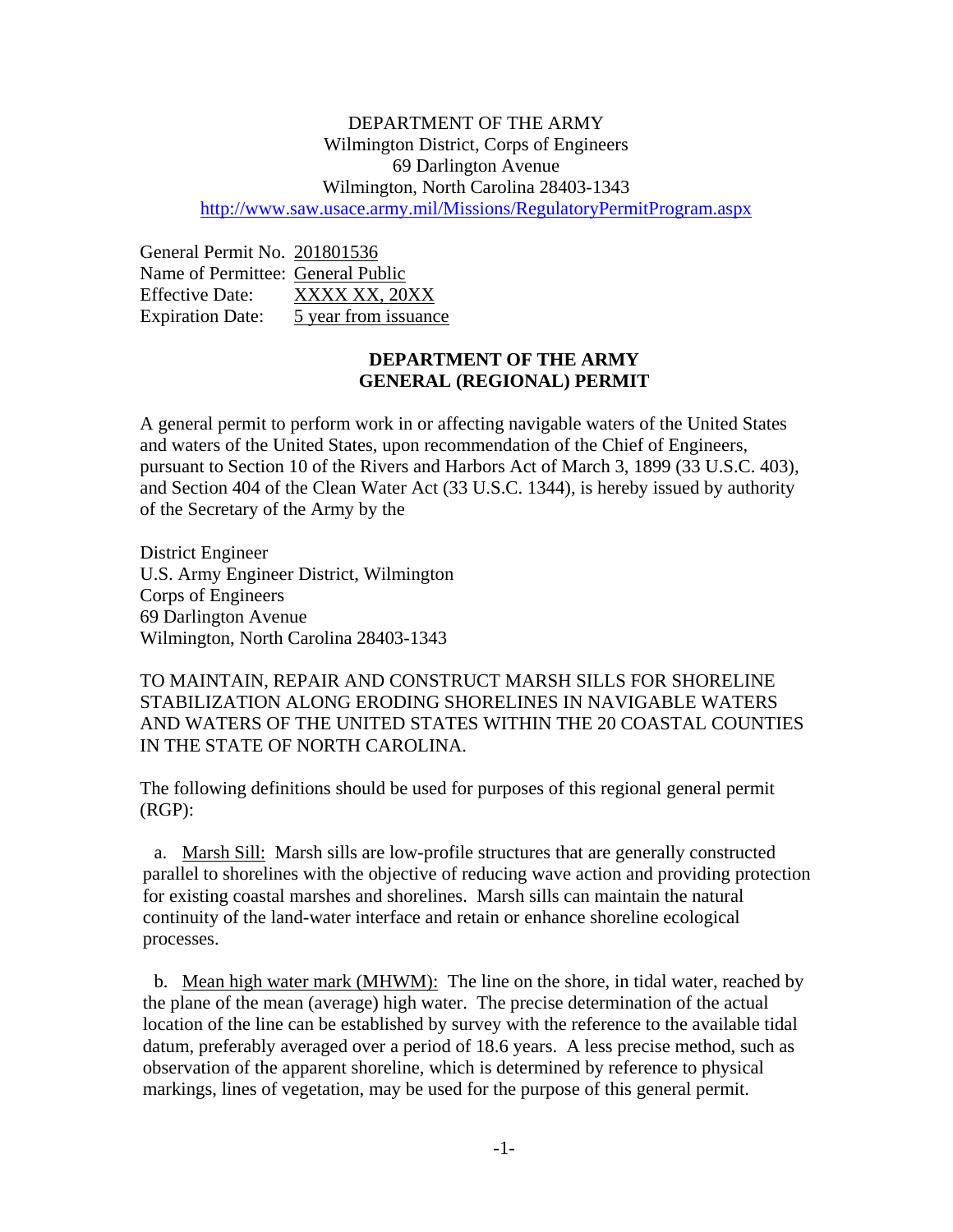c. Ordinary High Water Mark (OHWM): The line on the shore established by the fluctuations of water and indicated by physical characteristics such as a clear, natural line impressed on the bank, shelving, changes in the character of soil, destruction of terrestrial vegetation, the presence of litter and debris, or other appropriate means that consider the characteristics of the surrounding areas."

d. Oyster reefs and shell banks: Intertidal and subtidal habitats composed of living shellfish or artifact shell material.

### **Special Conditions**

a. This general permit is not applicable to any work on Atlantic Ocean beaches.

b. This general permit is not applicable to any work located within Atlantic sturgeon critical habitat and Loggerhead sea turtle critical habitat. Critical habitat areas can be viewed at [http://www.saw.usace.army.mil/Missions/Regulatory-Permit-](http://www.saw.usace.army.mil/Missions/Regulatory-Permit-Program/Agency-Coordination/ESA/)[Program/Agency-Coordination/ESA/.](http://www.saw.usace.army.mil/Missions/Regulatory-Permit-Program/Agency-Coordination/ESA/)

c. Authorized structures located on or adjacent to Federally authorized waterways will be constructed in accordance with the latest setback criteria established by the Wilmington District Engineer. You may review the setback policy at [http://www.saw.usace.army.mil/Missions/Navigation/Setbacks.aspx.](http://www.saw.usace.army.mil/Missions/Navigation/Setbacks.aspx) This general permit does not authorize the construction of hardened or permanently fixed structures within the Federally Authorized Channel Setback, unless the activity is approved by the Wilmington District Corps of Engineers (Corps). The permittee must submit the information described in **Special Condition** "t" to the Corps and obtain approval from the Corps prior to the construction of any structures within the Federally Authorized Channel Setback.

d. This general permit does not allow the placement of fill material landward of the marsh sill for the restoration, enhancement or creation of marsh or shoreline.

e. Except as authorized by this general permit or any Corps approved modification to this general permit, all excavated material will be disposed of in approved upland disposal areas.

f. The landward edge of the sill shall be positioned no greater than 30 feet waterward of the mean high water mark or ordinary high water mark or 5 feet waterward of existing wetlands, whichever distance is greater.

g. For water bodies narrower than 150 feet, no portion of the structures shall be positioned offshore more than one sixth (1/6) the width of the waterbody.

h. The height of sills shall not exceed twelve inches above mean high water or ordinary high water level, or the height of the adjacent wetland substrate, whichever is higher.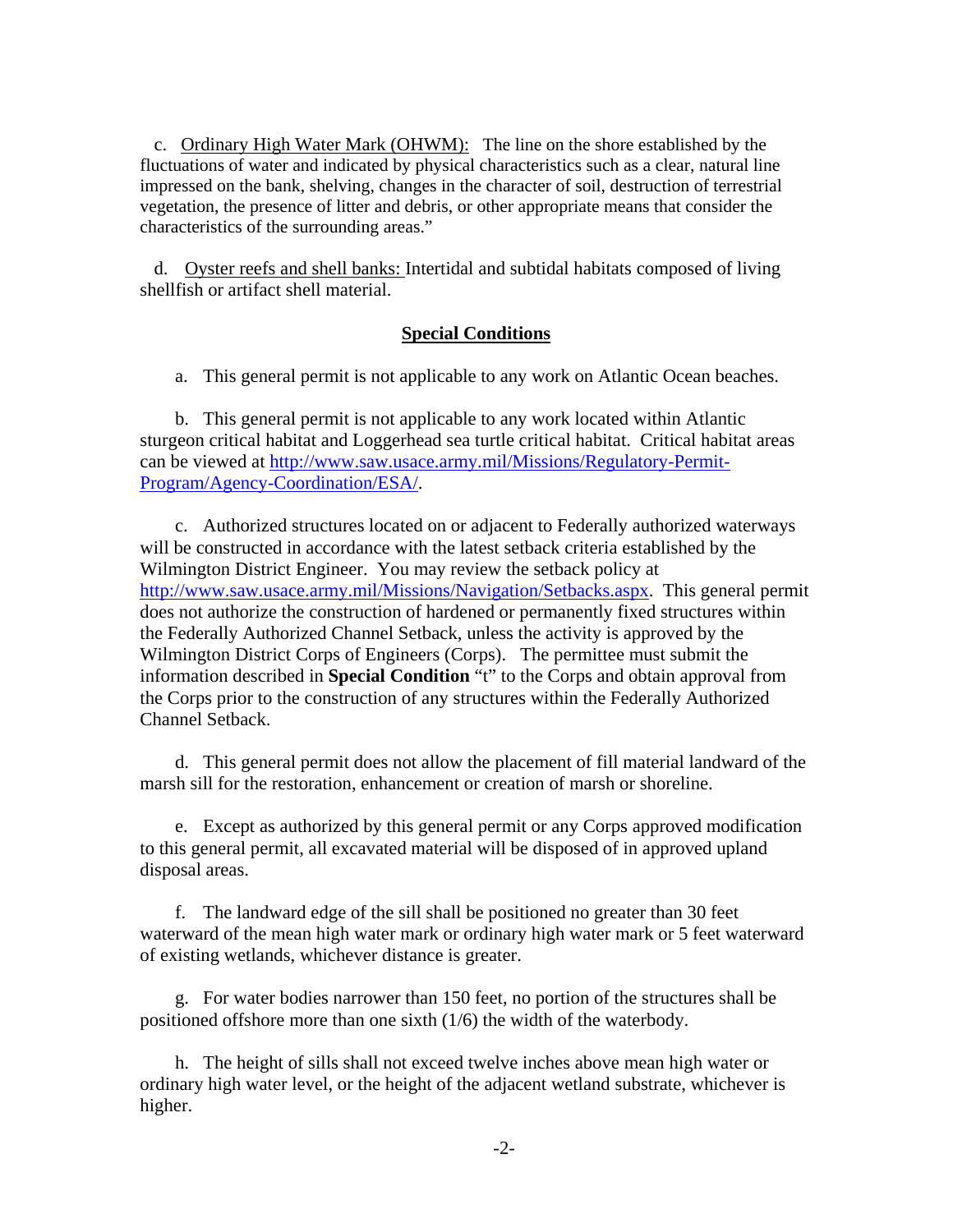i. Sill construction authorized by this permit shall be limited to a maximum length of 500 feet.

j. The sills shall have at least one five-foot opening every 100 feet and may be staggered or overlapped or left open as long as the five-foot separation between sections is maintained. Overlapping sections shall not overlap more than 10 feet. Deviation from these opening requirements may be allowable following coordination with the N.C. Division of Coastal Management.

k. The sill structure shall not exceed a slope of one and half foot horizontal distance over a one foot vertical rise. The width of the structure on the bottom shall not exceed 12 feet.

l. Sills shall not be constructed within any habitat that includes oyster reefs or shell banks. All sills shall have a minimum setback of 10 feet from any oysters, oyster beds, or shell banks.

m. Sills shall not be constructed within any native submerged aquatic vegetation. If submerged aquatic vegetation is present within a project area, a submerged aquatic vegetation survey shall be completed during the growing season of April 1 thru September 30. All sills shall have a minimum setback of 10 feet from any native submerged aquatic vegetation.

n. Sills shall be marked at the ends of the structure(s) and at 50-foot intervals with yellow reflectors extending at least three feet above mean high water level or ordinary high water level and must be maintained for the life of the structure.

o. If the crossing of wetlands with mechanized construction equipment is necessary, temporary construction mats shall be utilized for the areas to be crossed. The temporary mats shall be removed immediately upon completion of the construction of the sill structure. Material used to construct the sill shall not be stockpiled directly on existing wetlands or in open water unless fully contained in a containment structure supported by construction mats.

p. No excavation or filling, other than that necessary for the construction and proper bedding of the sill structure, is authorized by this general permit.

q. Excavation and/or filling in wetlands is not authorized by this RGP.

r. The sill material shall consist of clean rock, marl, oyster shell, or masonry materials such as granite or clean broken concrete or other materials that are approved by the N.C. Division of Coastal Management. Sill material shall be free of loose sediment or any pollutant, including exposed rebar. The sill material shall be of sufficient size and slope to prevent its movement from the approved alignment by wave or current action.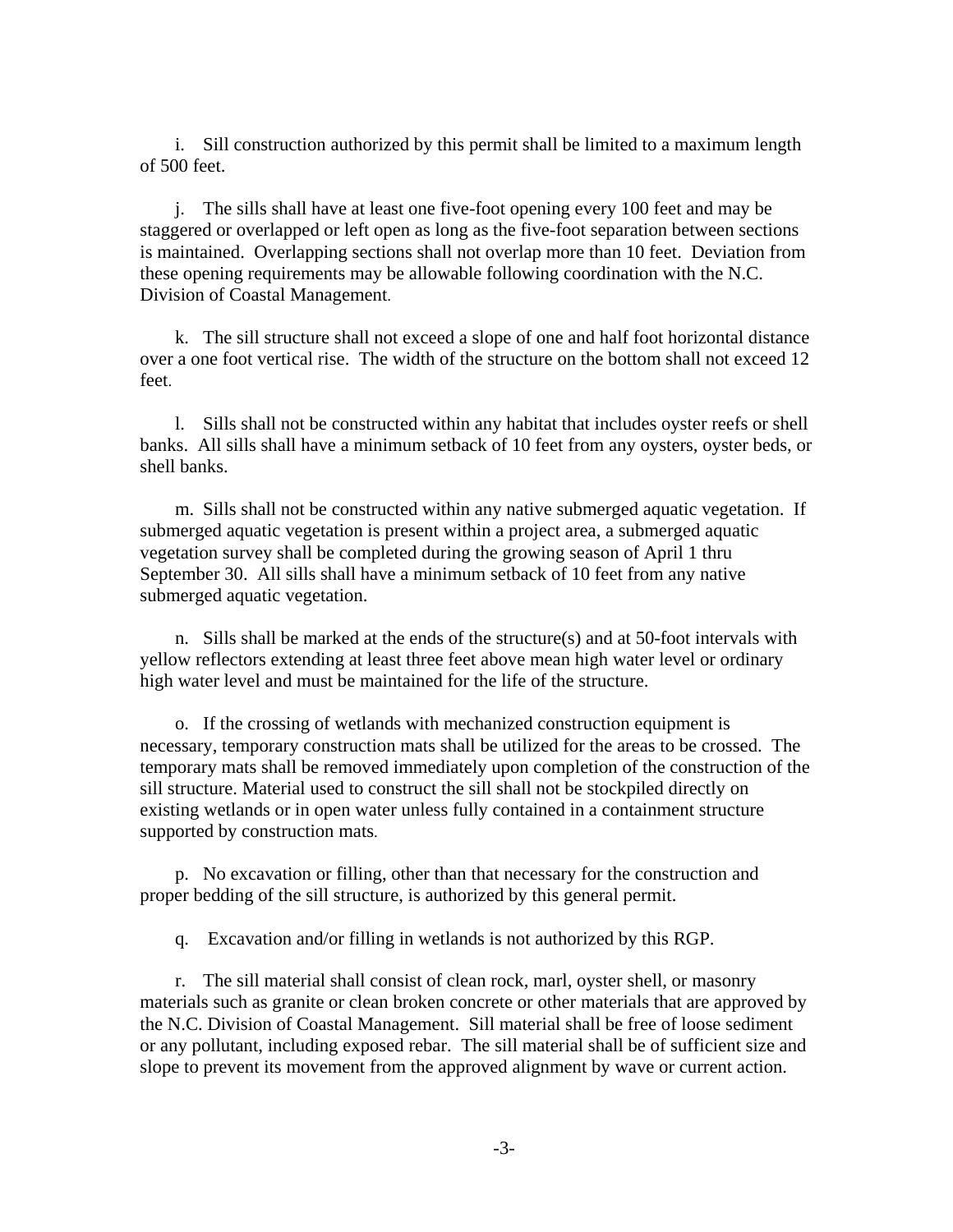s. Sill construction activities shall not be conducted in such a manner as to impede water flow into or out of any natural channel or stream.

t. For activities that require notification and approval from the Corps prior to construction, the permittee must submit the following information to the appropriate Corps Regulatory Field Office:

- 1. Name, address and telephone number of the prospective permittee.
- 2. Location of the proposed project, including waterbody, nearest community and county.
- 3. A description of the proposed project and/or structure, including width of structure and fill, distance from shoreline, type of materials, the amount of proposed impacts to waters and a photograph of the area to be stabilized. The description shall be sufficiently detailed to allow the Wilmington District Engineer to determine that the adverse effect of the project will be minimal and to determine the need for compensatory mitigation. Project drawings shall be provided to show that the activity complies with the terms of the RGP. Drawings shall contain sufficient detail to provide an illustrative description of the proposed activity (e.g., a conceptual plan), but do not need to be detailed engineering plans.

u. Should all or part of a proposed development activity be located in an Area of Environmental Concern (AEC) as designated by the North Carolina Coastal Resources Commission, a Coastal Area Management Act (CAMA) permit is required from the North Carolina Division of Coastal Management prior to initiating the proposed activity. Should a Federal agency propose an activity within any of North Carolina's twenty coastal counties or which could affect a coastal use or resource in any one of North Carolina's twenty coastal counties, a consistency determination pursuant to Subpart "C" of 15 CFR 930 must be prepared and submitted by that Federal agency to the North Carolina Division of Coastal Management before the onset of the proposed activity.

#### **General Conditions**

a. Except as authorized by this general permit or any Corps approved modification to this general permit, no excavation, fill or mechanized land-clearing activities shall take place within waters or wetlands, at any time in the construction or maintenance of this project. This general permit does not authorize temporary placement or double handling of excavated or fill material within waters or wetlands outside the permitted area. This prohibition applies to all borrow and fill activities connected with this project.

b. Authorization under this general permit does not obviate the need to obtain other federal, state, or local authorizations.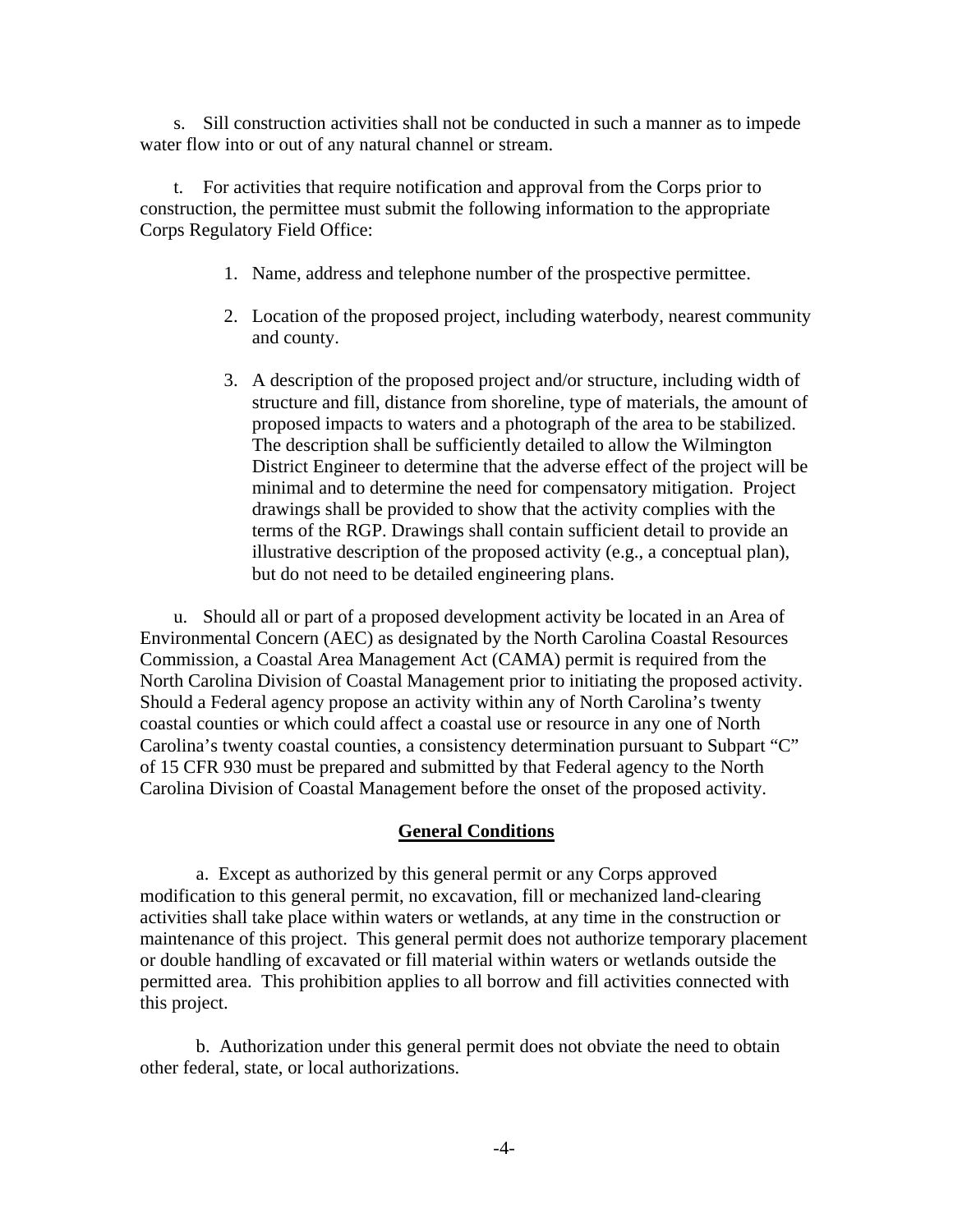c. The permittee is responsible for ensuring their action complies with the Migratory Bird Treaty Act and the Bald and Golden Eagle Protection Act. The permittee is responsible for contacting the appropriate local office of the U.S. Fish and Wildlife Service to determine applicable measures to reduce impacts to migratory birds or eagles, including whether "incidental take" permits are necessary and available under the Migratory Bird Treaty Act or Bald and Golden Eagle Protection Act for a particular activity.

d. All work authorized by this general permit must comply with the terms and conditions of the applicable Clean Water Act Section 401 Water Quality Certification for this general permit issued by the North Carolina Division of Water Resources.

e. The permittee shall employ all sedimentation and erosion control measures necessary to prevent an increase in sedimentation or turbidity within waters and wetlands outside the permit area. This shall include, but is not limited to, the immediate installation of silt fencing or similar appropriate devices around all areas subject to soil disturbance or the movement of earthen fill, and the immediate stabilization of all disturbed areas. Additionally, the project must remain in full compliance with all aspects of the Sedimentation Pollution Control Act of 1973 (North Carolina General Statutes Chapter 113A Article 4).

f. The activities authorized by this general permit must not interfere with the public's right to free navigation on all navigable waters of the United States. No attempt will be made by the permittee to prevent the full and free use by the public of all navigable waters at or adjacent to the authorized work for a reason other than safety.

g. The permittee understands and agrees that, if future operations by the United States require the removal, relocation, or other alteration, of the structure or work herein authorized, or if, in the opinion of the Secretary of the Army or his/her authorized representative, said structure or work shall cause unreasonable obstruction to the free navigation of the navigable waters, the permittee will be required, upon due notice from the Corps, to remove, relocate, or alter the structural work or obstructions caused thereby, without expense to the United States. No claim shall be made against the United States on account of any such removal or alteration.

h. The permittee, upon receipt of a notice of revocation of the general permit for the verified individual activity, may apply for an individual permit, or will, without expense to the United States and in such time and manner as the Secretary of the Army or his/her authorized representative may direct, restore the affected water of the United States to its former conditions.

i. This General Permit does not authorize any activity that would conflict with a federal project's congressionally authorized purposes, established limitations or restrictions, or limit an agency's ability to conduct necessary operation and maintenance functions. Per Section 14 of the Rivers and Harbors Act of 1899, as amended (33 U.S.C. 408), no project that has the potential to take possession of or make use of for any purpose, or build upon, alter, deface, destroy, move, injure, or obstruct a federally constructed work or project, including, but not limited to, levees, dams, jetties, navigation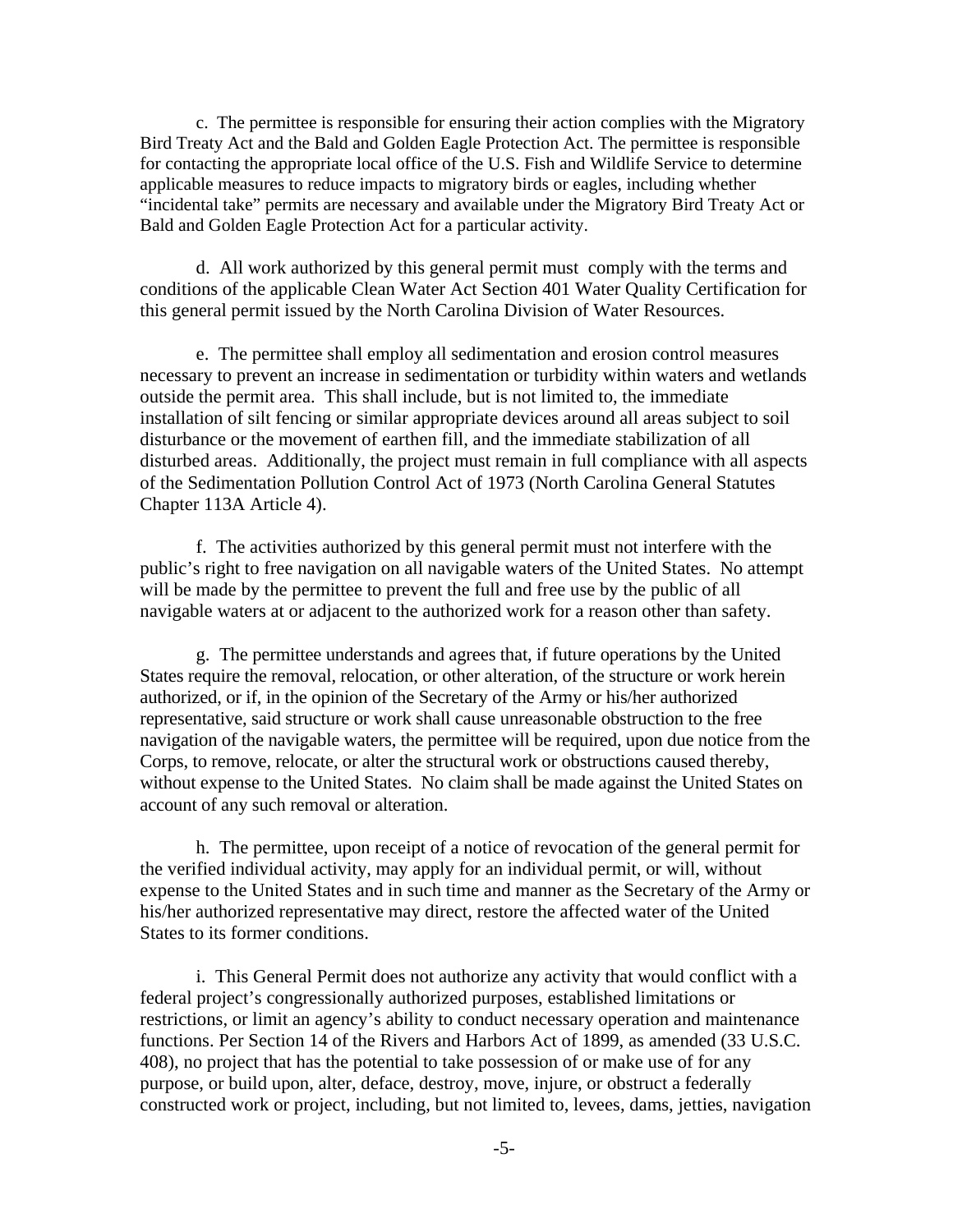channels, borrow areas, dredged material disposal sites, flood control projects, etc., shall be permitted unless the project has been reviewed and approved by the appropriate Corps approval authority. The permittee must submit the information described in **Special Condition** "t" and obtain approval from the Wilmington District Engineer prior to the initiation of any activity that has the potential to modify or conflict with a federally authorized project.

j. The permittee shall obtain a Consent to Cross Government Easement from the Wilmington District's Land Use Coordinator prior to any crossing of the Corps easement and/or prior to commencing construction of any structures, authorized dredging or other work within the right-of-way of, or in proximity to, a federally designated disposal area. The Land Use Coordinator may be contacted at: CESAW-OP-N, 69 Darlington Avenue, Wilmington, North Carolina 28403-1343, email: [SAWWeb-NAV@usace.army.mil.](mailto:SAWWeb-NAV@usace.army.mil)

k. The permittee will allow the Wilmington District Engineer or his/her representative to inspect the authorized activity at any time deemed necessary to ensure that the activity is being performed or maintained in strict accordance with the Special and General Conditions of this general permit.

l. This general permit does not grant any property rights or exclusive privileges.

m. This general permit does not authorize any injury to the property or rights of others.

n. This general permit does not authorize the interference with any existing or proposed federal project.

o. In issuing this general permit, the Federal Government does not assume any liability for the following:

> (1) Damages to the permitted project or uses thereof as a result of other permitted or unpermitted activities or from natural causes.

(2) Damages to the permitted project or uses thereof as a result of current or future activities undertaken by or on behalf of the United States in the public interest.

(3) Damages to persons, property, or to other permitted or unpermitted activities or structures caused by the activity authorized by this general permit.

(4) Design or construction deficiencies associated with the permitted work.

(5) Damage claims associated with any future modification, suspension, or revocation of this general permit.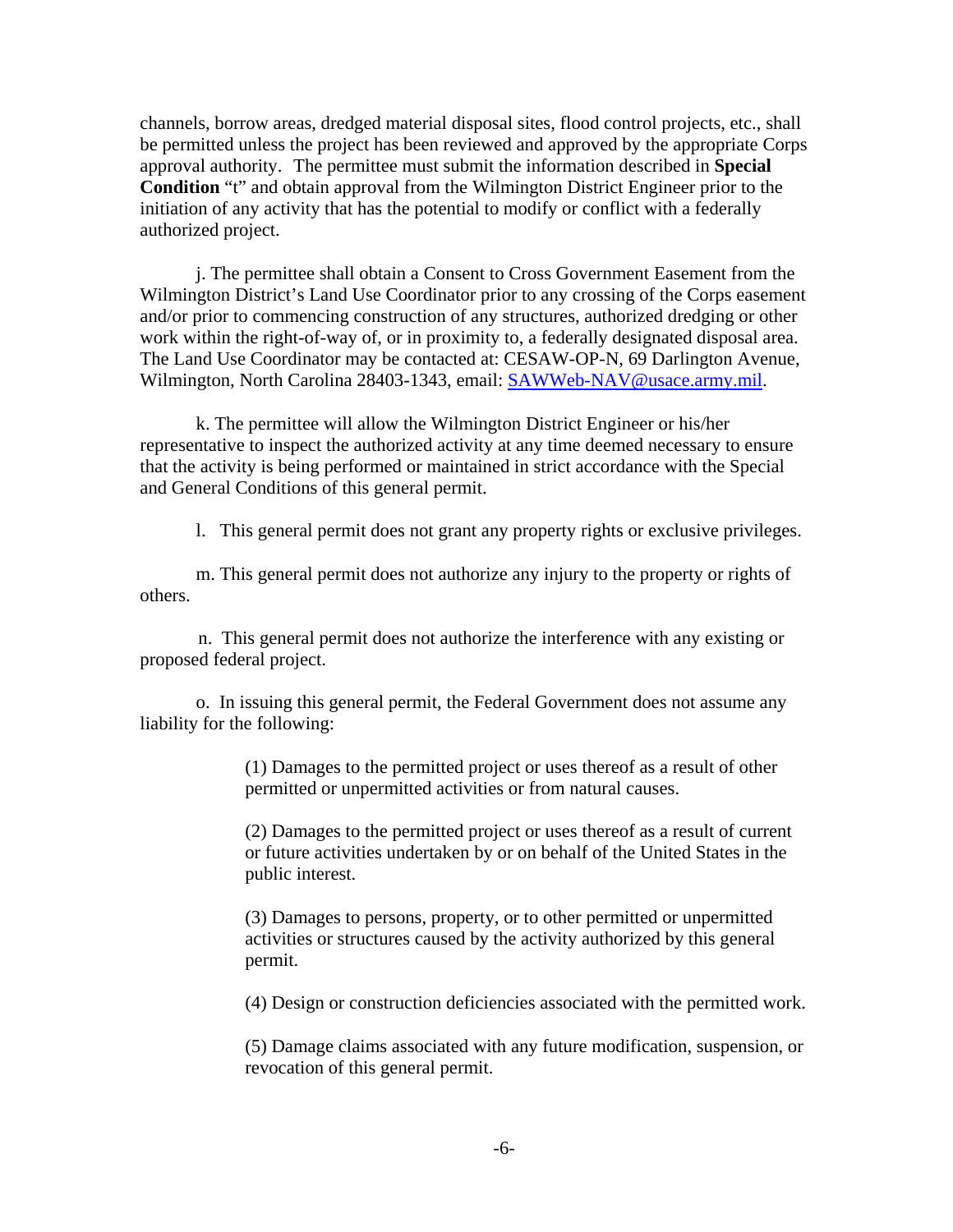p. Authorization provided by this general permit may be modified, suspended or revoked in whole or in part if the Wilmington District Engineer, acting for the Secretary of the Army, determines that such action would be in the best public interest. The term of this general permit shall be five (5) years unless subject to modification, suspension or revocation. Any modification, suspension or revocation of this authorization will not be the basis for any claim for damages against the United States Government.

q. No activity may occur in a component of the National Wild and Scenic Rivers System, or in a river officially designated by Congress as a "study river" for possible inclusion in the system while the river is in an official study status, unless the appropriate Federal agency with direct management responsibility for such river, has determined in writing that the proposed activity will not adversely affect the Wild and Scenic designation or study status. Information on Wild and Scenic Rivers may be obtained from the appropriate Federal land management agency responsible for the designated Wild and Scenic River or "study river" (e.g., National Park Service, U.S. Forest Service, etc.)

r. This general permit does not authorize any activity within, or directly affecting, a marine sanctuary established by the Secretary of Commerce under authority of Section 302 of the Marine Protection, Research and Sanctuaries Act of 1972, unless the permittee provides the Corps with a certification from the Secretary of Commerce that the proposed activity is consistent with the purposes of Title III of the Marine Protection, Research and Sanctuaries Act. Information on marine sanctuaries may be obtained at [http://sanctuaries.noaa.gov/#MN.](http://sanctuaries.noaa.gov/#MN) Permittees may not begin work until they provide the Corps with a written certification from the Department of Commerce.

s. In cases where the Wilmington District Engineer determines that the activity may affect properties listed, or eligible for listing, in the National Register of Historic Places and its codified regulations, the National Historic Preservation Amendment Acts of 1980 and 1992, the Abandoned Shipwreck Act of 1987 and the Native American Graves Protection and Repatriation Act, the activity is not authorized, until the requirements of Section 106 of the National Historic Preservation Act (NHPA) have been satisfied. Permittees must submit the information described in **Special Condition** "t" to the Corps if any properties subject to the above criteria may be affected by the proposed project. The permittee may not begin work until notified by the Corps that the requirements of the NHPA have been satisfied and that the activity is authorized.

t. If you discover any previously unknown historic, cultural or archeological remains and artifacts while accomplishing the activity authorized by this general permit, you must immediately notify the Wilmington District Engineer of what you have found, and to the maximum extent practicable, avoid construction activities that may affect the remains and artifacts until the required coordination has been completed. The Wilmington District Engineer will initiate the Federal, tribal and state coordination required to determine if the items or remains warrant a recovery effort or if the site is eligible for listing in the National Register of Historic Places.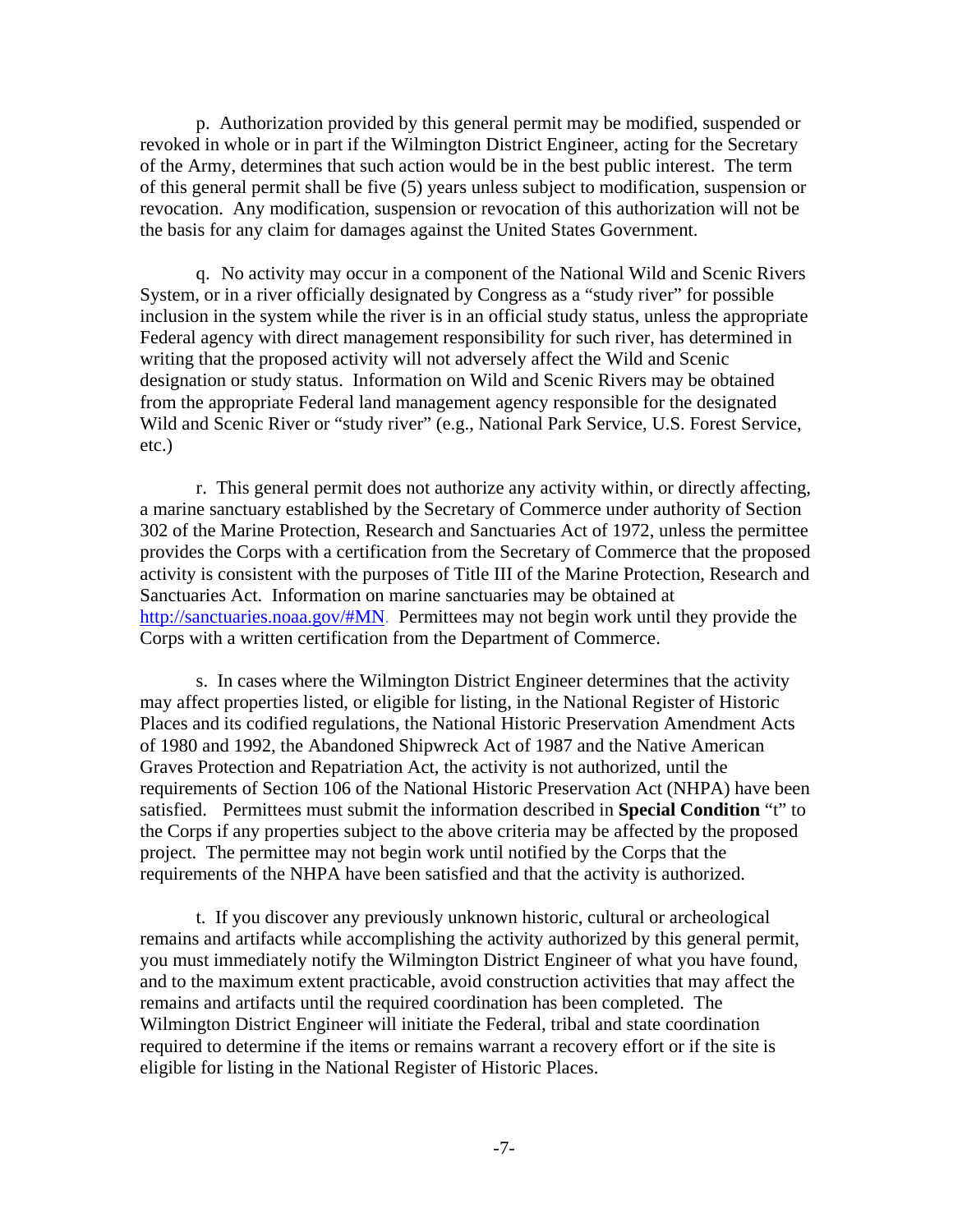u. No activity is authorized under this general permit which is likely to directly or indirectly jeopardize the continued existence of a threatened or endangered species or a species proposed for such designation, as identified under the Federal Endangered Species Act (ESA), or which will directly or indirectly destroy or adversely modify the critical habitat of such species. No activity is authorized under any general permit which "may affect" a listed species or critical habitat, unless Section 7 consultation addressing the effects of the proposed activity has been completed\*. Information on threatened and endangered species and their critical habitat can be obtained directly from the Corps field offices, the USFWS field offices or at the following web addresses:<http://www.fws.gov/> or<http://www.fws.gov/ipac/> or [http://www.noaa.gov/fisheries.html.](http://www.noaa.gov/fisheries.html) Permittees must submit the information described in **Special Condition** "t" to the Corps if any listed species or designated critical habitat may be affected by the proposed project. Permittees may not begin work until notified by the Corps that the requirements of the ESA have been satisfied and that the activity is authorized.

\*Note - Section 7 consultation has been completed for the West Indian manatee and if the activity might affect the manatee, the permittee does not have to submit the information in **Special Condition** "t" to the district engineer as long as the permittee complies with **General Condition** "v". Section 7 consultation has been completed for the Northern long-eared bat and the permittee must submit the information in **Special Condition** "t" to the district engineer if the project meets the criteria in **General Condition** "w".

v. In order to further protect the endangered West Indian Manatee (*Trichechus manatus)*, the applicant must implement the USFWS' Manatee Guidelines, and strictly adhere to all requirements therein. The guidelines can be found at [http://www.fws.gov/nc-es/mammal/manatee\\_guidelines.pdf.](http://www.fws.gov/nc-es/mammal/manatee_guidelines.pdf)

w. The Wilmington District, U.S. Army Corps of Engineers (Corps) has consulted with the United States Fish and Wildlife Service (Service) in regards to the threatened Northern long-eared bat (NLEB) (*Myotis septentrionalis*) and Standard Local Operating Procedures for Endangered Species (SLOPES) have been approved by the Corps and the Service. This condition concerns effects to the NLEB only and does not address effects to other federally listed species and/or to federally-designated critical habitat.

A. Procedures when the Corps is the lead federal\* agency for a project:

The permittee must comply with (1) and (2) below when the project is located in the 59 eastern counties of North Carolina, and is a non-NCDOT project.

\*Generally, if a project is located on private property or on non-federal land, and the project is not being funded by a federal entity, the Corps will be the lead federal agency due to the requirement to obtain Department of the Army authorization to impact waters of the U.S. If the project is located on federal land, contact the Corps to determine the lead federal agency.

(1) A permittee using a Nationwide Permit (NWP) or a Regional General Permit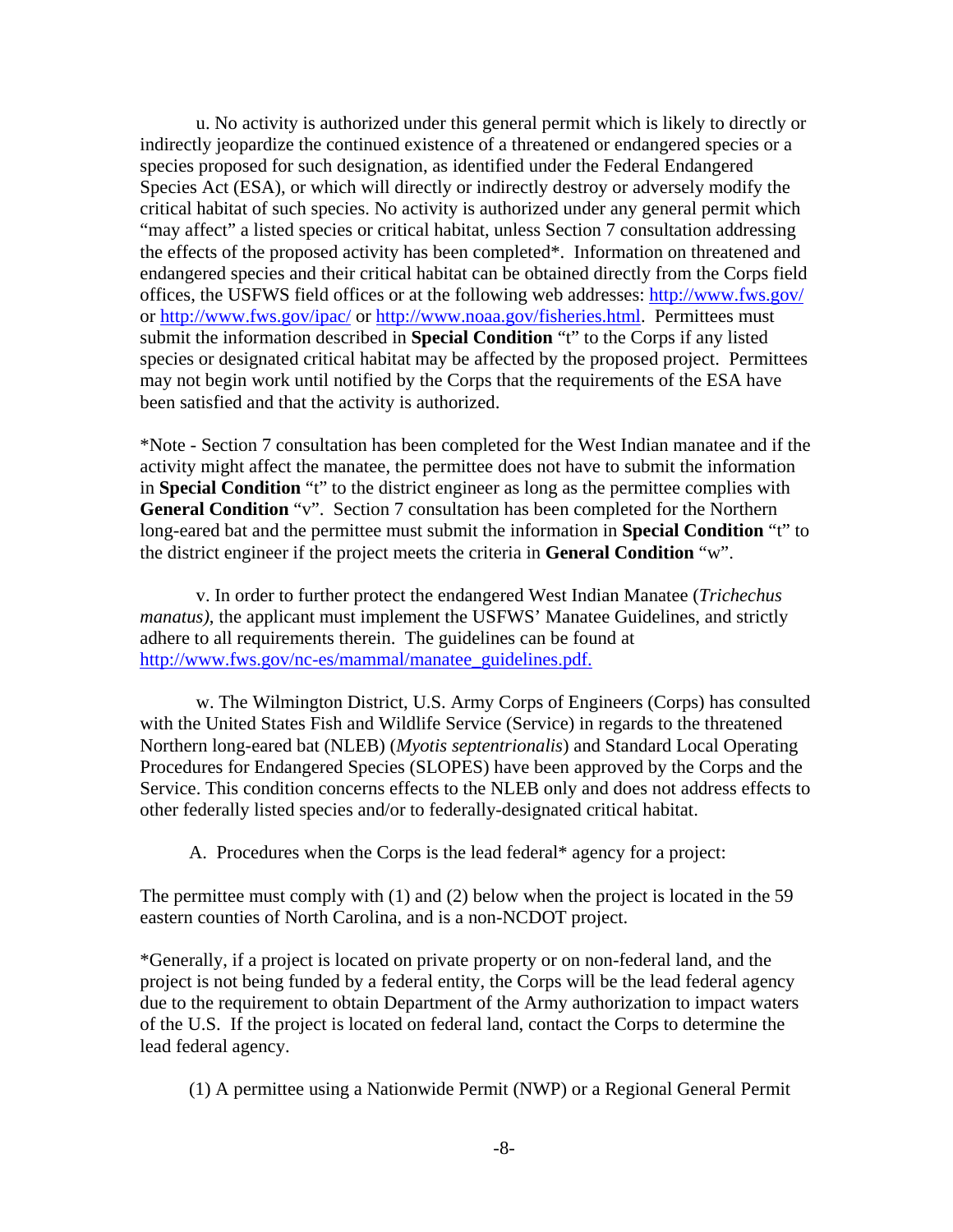(RGP) must check to see if their project is located in the range of the NLEB by using the following website:

[http://www.fws.gov/midwest/endangered/mammals/nleb/pdf/WNSZone.pdf.](http://www.fws.gov/midwest/endangered/mammals/nleb/pdf/WNSZone.pdf) If the project is within the range of the NLEB, or if the project includes percussive activities (e.g., blasting, pile driving, etc.), the permittee is then required to check the appropriate website in the paragraph below to discover if their project:

- Is located in a 12-digit Hydrologic Unit Code area ("red HUC" shown as red areas on the map), AND/OR;
- Involves percussive activities within 0.25 mile of a red HUC.

Red HUC maps - For the eastern 59 counties in NC (covered by the Raleigh Ecological Services Field Office), check the project location against the electronic maps found at: [https://www.fws.gov/raleigh/NLEB\\_RFO.html.](https://www.fws.gov/raleigh/NLEB_RFO.html)

(2) A permittee must submit a pre-construction notification (PCN) to the district engineer, and receive written authorization from the district engineer, prior to commencing the activity, if the activity will involve either of the following:

• Tree clearing/removal, construction/installation of wind turbines in a red HUC, AND/OR;

• Bridge removal or maintenance, unless the bridge has been inspected and there is no evidence of bat use, (applies anywhere in the range of the NLEB), AND/OR:

• Percussive activities in a red HUC, or within 0.25 mile of a red HUC.

The permittee may proceed with the activity without submitting a PCN to either the Corps or the USFWS, provided the activity complies with all applicable NWP terms and general and regional conditions, or all applicable RGP terms and general and special conditions, and if the permittee's review under A.(1) and A.(2) above shows that the project is:

• Located outside of a red HUC (and there are no percussive activities), and the activity will NOT include bridge removal or maintenance, unless the bridge has been inspected and there is no evidence of bat use, OR;

• Located outside of a red HUC and there are percussive activities, but the percussive activities will not occur within 0.25-mile of a red HUC boundary, and the activity will NOT include bridge removal or maintenance, unless the bridge has been inspected and there is no evidence of bat use, OR;

• Located in a red HUC, but the activity will NOT include: tree clearing/removal; construction/installation of wind turbines; bridge removal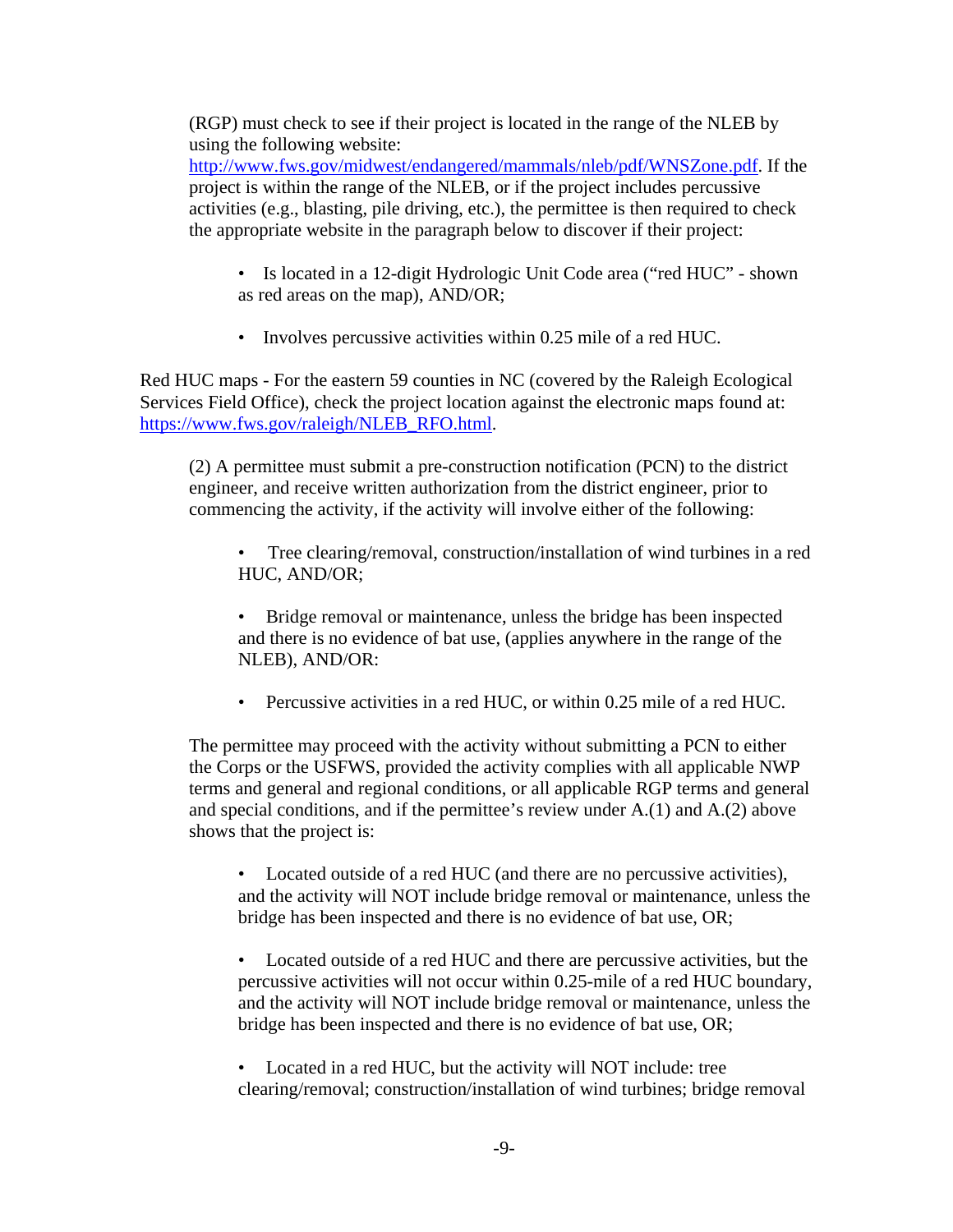or maintenance, unless the bridge has been inspected and there is no evidence of bat use, and/or; any percussive activities.

B. Procedures when the Corps is not the lead federal agency:

For projects where another federal agency is the lead federal agency - if that other federal agency has completed project-specific ESA Section 7(a)(2) consultation for the NLEB, and has (1) determined that the project would not cause prohibited incidental take of the NLEB, and (2) completed coordination/consultation that is required by the Service (per the directions on the respective Service office's website), that project may proceed without notification to either the Corps or the Service, provided all General and Regional Permit Conditions (for NWPs), or RGP general and special conditions (for RGPs) are met.

The NLEB SLOPES can be viewed on the Corps website at the following World Wide Web Page: [http://www.saw.usace.army.mil/Missions/Regulatory-Permit-](http://www.saw.usace.army.mil/Missions/Regulatory-Permit-Program/Agency-Coordination/ESA/)[Program/Agency-Coordination/ESA/.](http://www.saw.usace.army.mil/Missions/Regulatory-Permit-Program/Agency-Coordination/ESA/) Permittees who do not have internet access may contact the Corps at (910) 251- 4633.

x. If the permittee discovers or observes any live, injured or dead individual of an endangered or threatened species during construction, the permittee shall immediately notify the Wilmington District Engineer so that required coordination can be initiated with the U.S. Fish and Wildlife Service and/or National Marine Fisheries Service.

y. Permittees are advised that development activities in or near a floodway may be subject to the National Flood Insurance Program that prohibits any development, including fill, within a floodway that results in any increase in base flood elevations. This general permit does not authorize any activity prohibited by the National Flood Insurance Program.

z. The permittee must install and maintain, at his/her expense, any signal lights and signals prescribed by the U.S. Coast Guard, through regulations or otherwise, on authorized facilities. For further information, the permittee should contact Coast Guard Sector North Carolina at (910) 772-2191 or email Coast Guard Fifth District at [cgd5waterways@uscg.mil.](mailto:cgd5waterways@uscg.mil)

aa. The permittee must maintain any structure or work authorized by this general permit in good condition and in conformance with the terms and conditions of this general permit. The Permittee is not relieved of this requirement if the Permittee abandons the structure or work. Transfer in fee simple of the work authorized by this general permit will automatically transfer this general permit to the property's new owner, with all of the rights and responsibilities enumerated herein. The permittee must inform any subsequent owner of all activities undertaken under the authority of this general permit and provide the subsequent owner with a copy of the terms and conditions of this general permit.